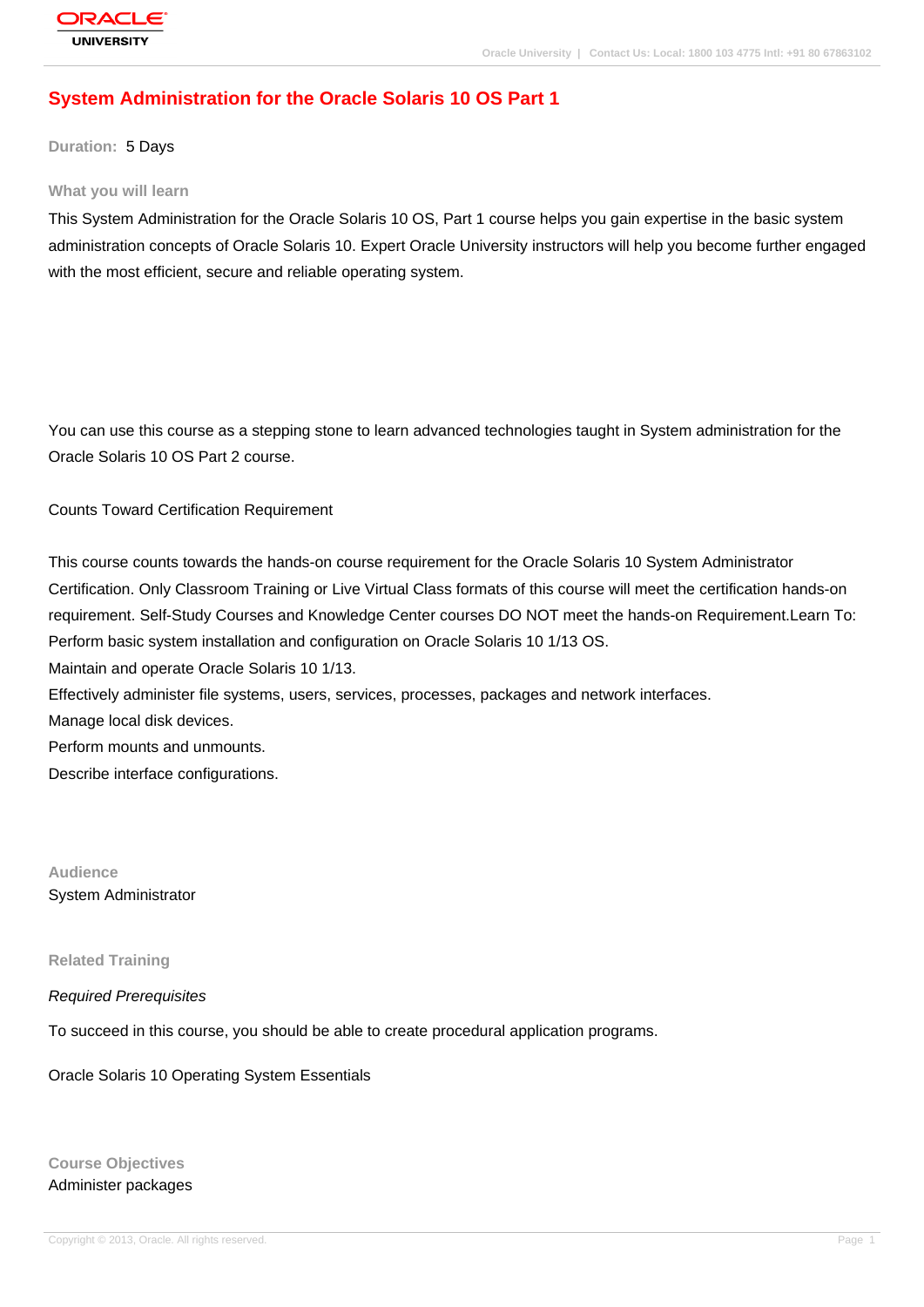#### Control and monitor network interfaces

#### Control system processes

Install software

Manage disk labels and system devices

Manage file systems

Obtain and use patches

Perform mounts and unmounts

Perform system boot procedures

Perform user administration

Use SMF administrative commands

#### **Course Topics**

#### **Introducing the Solaris 10 OS Directory Hierarchy**

Introducing File Systems Introducing File Components Identifying File Types Using Hard Links

#### **Managing Local Disk Devices**

Basic architecture of a disk Oracle Solaris OS Naming Conventions for Devices Listing System Devices Reconfiguring Devices Partitioning a Hard Disk Extended Volume Table of Contents

### **Managing UFS File Systems**

Oracle Solaris OS File Systems Creating a New UFS File System Checking the File System Using the fsck Command Resolving File System Inconsistencies Monitoring File System Use

## **Performing Mounts and Unmounts**

Working With Mounting Basics Performing Mounts Managing ZFS Mount Points Performing Unmounts Accessing Mounted Diskettes, CD-ROMs, or DVDs Restricting Access to Mounted Diskettes, CD-ROMs, or DVDs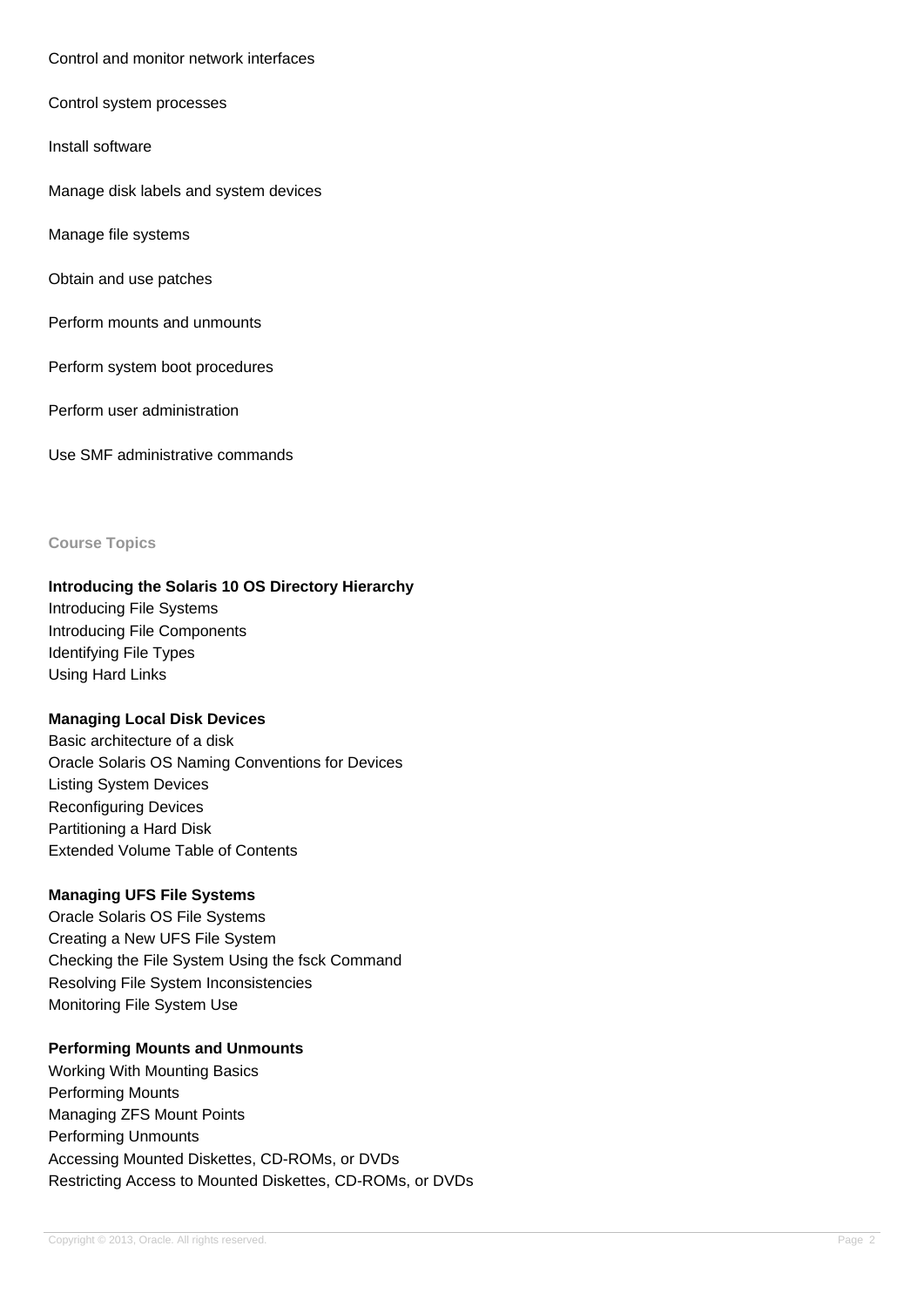Accessing a Diskette, CD-ROM, or DVD Without VMS

### **ZFS File System Introduction**

Describing the Oracle Solaris ZFS file system Defining ZFS Terminology Creating new ZFS pools and file systems Destroying ZFS pools and file systems Modifying ZFS file system properties Working with ZFS snapshots and clones

## **Describing Interface Configurations**

Controlling and Monitoring Network Interfaces Configuring IPv4 Interface Files

## **Performing Oracle Solaris 10 OS Package Administration**

Introducing the Fundamentals of Package Administration Administering Packages From the Command Line

## **Managing Software Patches on the Oracle Solaris 10 OS**

Patch Administration Preparation Installing and Removing Patches Using the smpatch Command Configuring the Patch Management Environment

#### **Using Boot PROM Commands**

Introducing Boot PROM Fundamentals Using Basic Boot PROM Commands Identifying the System Boot Device Creating and Removing Custom Device Aliases Viewing and Changing NVRAM Parameters From the OS Interrupting an Unresponsive System

## **Using the Grand Unified Bootloader**

Introduction to GRUB Modifying x86 System Boot Behavior in the Oracle Solaris OS The findroot Command for x86 Managing GRUB Boot Archives Booting a System in the GRUB-Based Boot Environment Interrupting an Unresponsive System

## **Performing Legacy Boot and Shutdown Procedures**

Solaris SPARC Boot Design Overview Legacy Boot and Shutdown Identifying Boot Process Phases Legacy Run Level Fundamentals Controlling Legacy Boot Processes Performing System Shutdown Procedures

## **Service Management Facility (SMF)**

Introduction to SMF Secure By Default